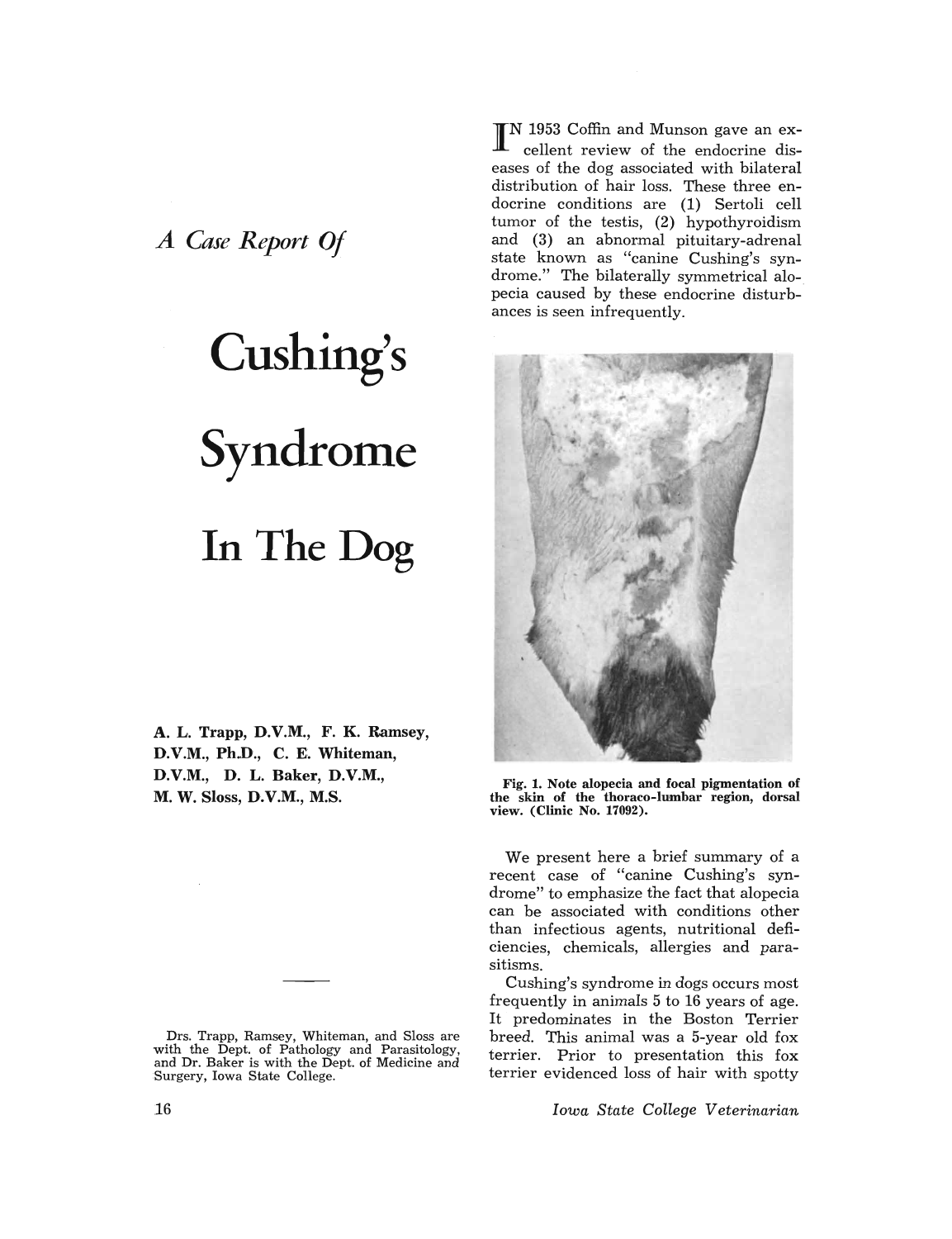

Fig. 2. Atrophy and hyperkeratinization of hair follicles, loss of dermal fat and condensation of collagenous and elastic fibers. x430.



Fig. 3. Pituitary gland, enlarged approximately two times. (1) Optic nerves, (2) pituitary gland.

pigmentation of the skin of the abdomen. Skin lesions later appeared over the back. Plaques of skin had been shed exposing suppurating ulcers which responded to topical applications of erythromycin ointment and intramuscular injections of penicillin.

When presented obesity was pronounced and the typical bilateral loss of hair was noted. Mild polydipsia and polyuria were evidenced. The urine analysis showed a specific gravity of 1.004, pH of 7



Fig. 4. Kidney and marked enlargement of adrenal gland.

and a negative albumin test. Muscular weakness and atonia had gradually developed and were accompanied by the appearance of lordosis and enlargement of the abdomen as occurs in developing ascites.

*Issue* 1, 1958